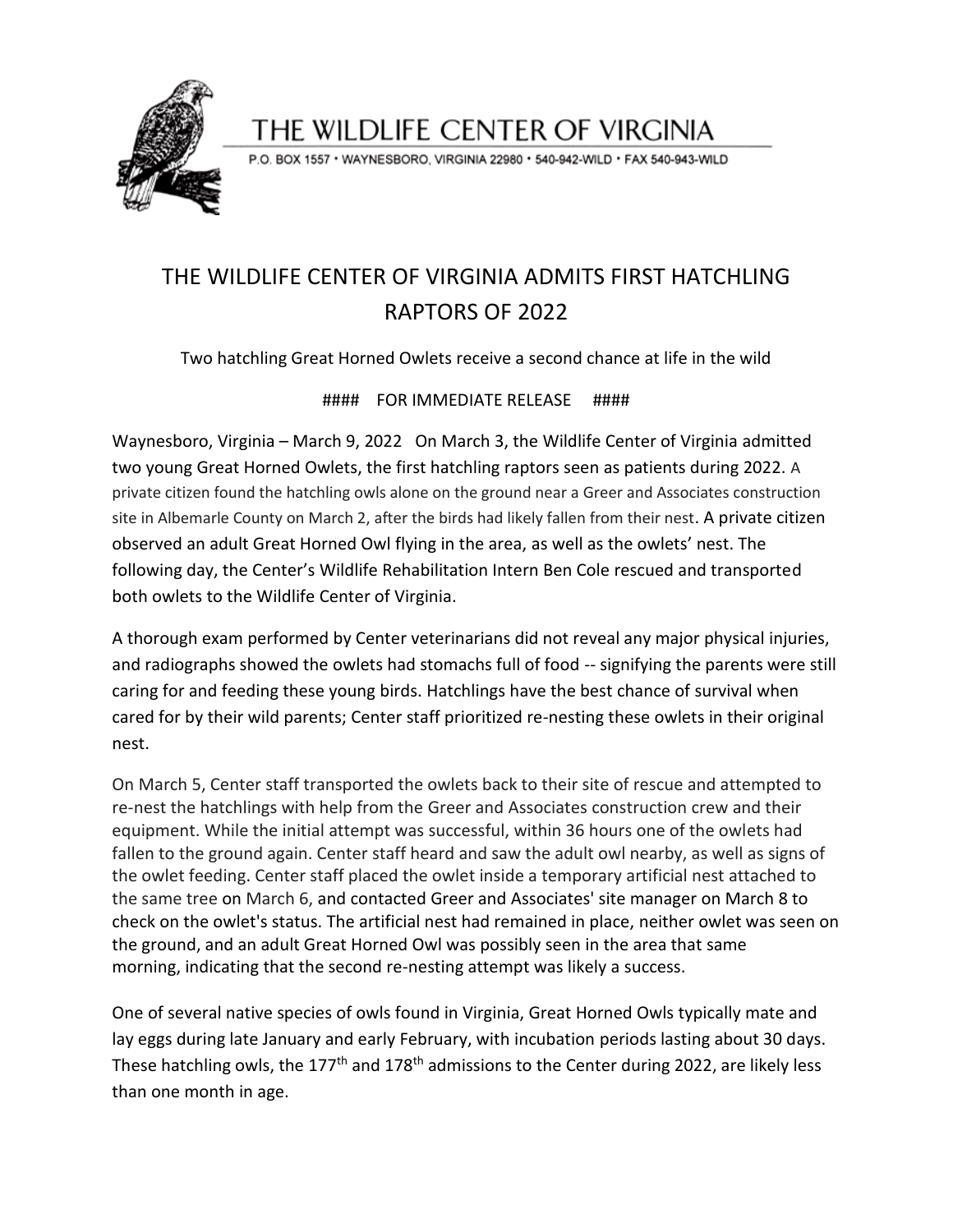

## THE WILDLIFE CENTER OF VIRGINIA

P.O. BOX 1557 · WAYNESBORO, VIRGINIA 22980 · 540-942-WILD · FAX 540-943-WILD

Members of the public should never attempt to treat or raise a baby bird on their own. Despite best efforts and intentions, most hand-raised birds will die. Attempting to raise orphaned birds without proper training also presents a risk of human-imprinting; Imprinting is a form of learning in which an animal gains its sense of species identification. Birds do not automatically know what they are when they hatch – they visually imprint on their parents during a critical period of development. After imprinting, they will identify with that species for life. For more information on imprinting, visit [https://www.wildlifecenter.org/human-imprinting-birds-and](https://www.wildlifecenter.org/human-imprinting-birds-and-importance-surrogacy)[importance-surrogacy.](https://www.wildlifecenter.org/human-imprinting-birds-and-importance-surrogacy) Additionally, raising a wild animal in captivity is illegal without proper permitting. For more information on how to help orphaned birds, visit <https://www.wildlifecenter.org/baby-bird>

For more information and to arrange an interview, contact Public Affairs Manager Alex Wehrung. A collection of high-quality photographs of these owlets are available upon request.

**Press Availability: To schedule an interview, contact Public Affairs Manager Alex Wehrung. Wildlife Center of Virginia staff are available Monday through Friday during regular business hours for virtual interviews about bird patients, online events, and their education and outreach work. A collection of high-quality photographs of patients and ambassador animals are available upon request.**

*######*

PRESS CONTACT Alex Wehurng Public Affairs Manager [awehrung@wildlifecenter.org](mailto:awehrung@wildlifecenter.org) 540.942.9453

*The Wildlife Center of Virginia is an internationally acclaimed teaching and research hospital for wildlife and conservation medicine. The nonprofit Center has cared for more than 85,000 wild*